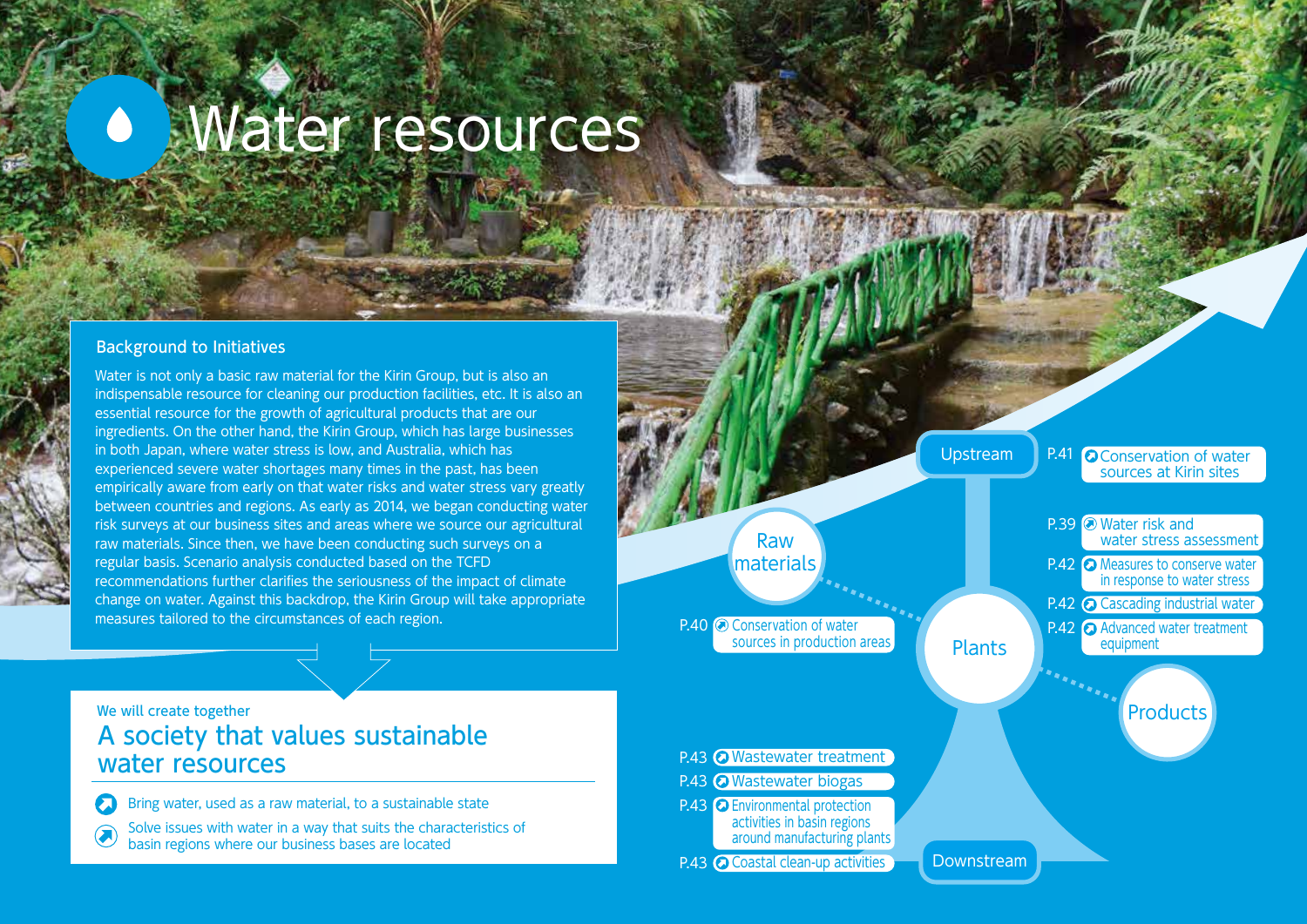- ●Among Sri Lanka's tea farms, we have conserved water sources at 13 locations, far exceeding our target of 5 by the end of 2020.
- ●We participated in the Corporate Engagement Program sponsored by the Science Based Targets Network to develop scientific approaches and rules for setting targets related to water resources.
- **OI**n our third group-wide water risk survey, we reaffirmed that water stress is high in Australia and Thailand, and that water risk is high in Australia.

## Points Overview of initiatives

| <b>Initiative</b>                                                                                                                 | <b>Issue</b>                         | Progress                                                                                                                                                                                                                                                     |
|-----------------------------------------------------------------------------------------------------------------------------------|--------------------------------------|--------------------------------------------------------------------------------------------------------------------------------------------------------------------------------------------------------------------------------------------------------------|
| Initiatives to<br>achieve our vision                                                                                              | Risk assessment                      | We conducted our third group-wide water risk survey from 2020 to 2021. Lion has also identified its water footprint.                                                                                                                                         |
|                                                                                                                                   | Rulemaking                           | Participated in the Corporate Engagement Program held by the Science Based Targets Network.                                                                                                                                                                  |
| Bring water,<br>used as a raw<br>material, to a<br>sustainable<br>state                                                           | Kirin Brewery                        | Compared with 1990, we had reduced our unit water consumption by 49% and water use by 65% in 2020.                                                                                                                                                           |
|                                                                                                                                   | Lion                                 | Compared with 2015, Lion had increased its unit water consumption by 5% and reduced its water use by 8% in 2020.                                                                                                                                             |
|                                                                                                                                   | <b>Myanmar Brewery</b>               | Compared with 2015, Myanmar Brewery had reduced its unit water consumption by 27% and increased its water<br>use by 9% in 2020.                                                                                                                              |
|                                                                                                                                   |                                      | Kyowa Kirin (global) Compared with 2015, Kyowa Kirin had reduced its unit water consumption by 51% and water use by 44% in 2020.                                                                                                                             |
|                                                                                                                                   |                                      | Kyowa Hakko Bio (global) Compared with 2015, Kyowa Hakko Bio had reduced its unit water consumption by 14% and water use by 43% in 2020.                                                                                                                     |
|                                                                                                                                   | Domestic water<br>source forestation | In 2020, we suspended our activities as a result of the spread of COVID-19. In 2019, 1,192 people participated at 12<br>locations nationwide.                                                                                                                |
| Solve issues with water in<br>a way that suits the<br>characteristics of basin<br>regions where our<br>business bases are located | Value chain<br>upstream              | We had engaged in water source conservation activities at Sri Lankan tea farms in 13 locations through the end of<br>2020, since commencing these activities in 2018. We will continue these activities after 2021.                                          |
|                                                                                                                                   | Response to<br>torrential rain       | In response to disruptions to logistics networks caused by the 2018 West Japan Torrential Rain Disaster, we<br>prepared a manual for responding to similar disasters. In 2019, we successfully minimized the impact of Typhoon<br>Faxai and Typhoon Hagibis. |



C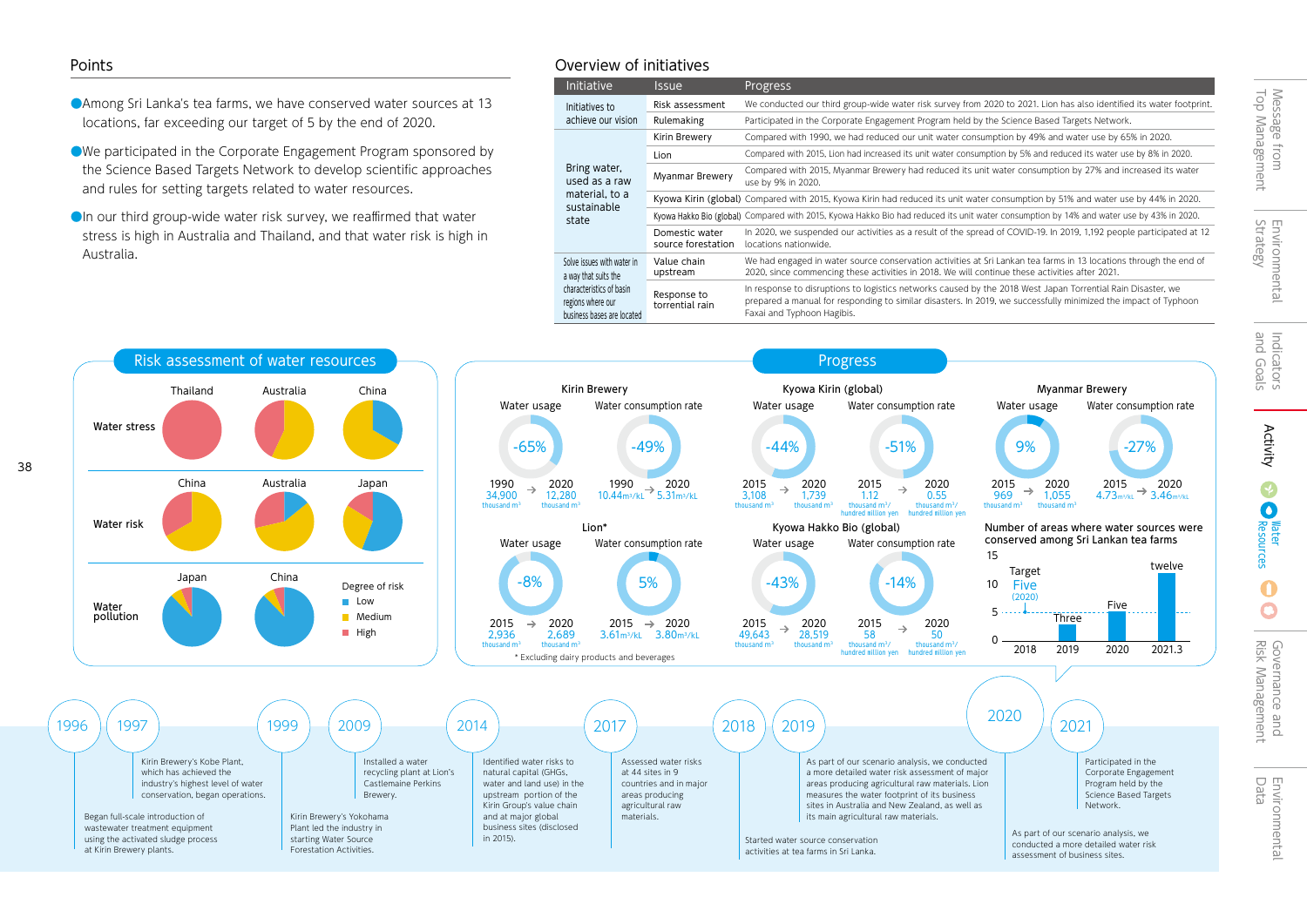$\mathbf \Omega$ 

**City Water risk and water stress assessment** 

In 2020, we conducted water risk and water stress surveys, and found that business sites in Australia and Thailand have low water use, but use water from areas with a high risk of drought. We also found that in Japan, water use is high, but we use water from basins with a relatively low risk of drought. In terms of flood risk, we found that although production volume is smaller than in Japan, there is a high possibility that Australia will suffer from flood damage, which could significantly affect production. Based on these assessments, we are promoting water-saving activities in response to water stress, the development of BCPs tailored to water risks, etc.

## ■Results of water risk and water stress surveys ■Different water risks and stresses in different countries and regions

The Kirin Group has experienced large-scale droughts many times in Australia, an important business region, and has been empirically aware from many years ago that water issues vary greatly between countries and regions, and that action must be tailored to each situation.

To confirm this, in 2014 the Kirin Group surveyed water risks and water stress at a total of 35 sites in six countries. We scientifically confirmed that water stress was high in Australia. We have since conducted water stress and water risk surveys every few years, including expanding the scope of the survey to nine countries and a total of 44 business sites in 2017. In surveys in 2014 and 2017, we estimated the water use of agricultural raw materials in the upstream of our value chain.

In 2020, we surveyed and assessed 45 production sites in Japan, Australia, New Zealand, China, the United States, Vietnam,

Thailand, and Myanmar. In the survey, after we used WRI Aqueduct to simplify the survey, we made assessments based on factors such as hazard maps and other information published by administrations, as necessary, as well as interviews with all operating companies.

Graph 1 shows the total amount of water used at Kirin Group business sites by country. We divide the amount of water used into three colors according to the level of water stress. Graph  $\blacksquare$ shows the Kirin Group's total production volume in the alcoholic and non-alcoholic beverages businesses, and Graph **3** shows the total production volume in businesses other than alcoholic and non-alcoholic beverages by country. We use different colors to show the production volume in three stages according to the level of water risks. Graph 4 shows the overall results of the water risk survey.

Water stress Water risks Water pollution

 $\overline{\phantom{a}}$ 

**BOX** 

n na mats

Degree of risk Low Medium High

n na mat mmmmmm n na na n m m m m Japan **Myanmar** n na ma **The Common** (25 establishments) (1 establishments) n n n - - - - - -\* **RADIO RED**  $\blacksquare$ n n n n ni New Zealand America **Puusky** (3 establishments) (3 establishments) **3**Production volume and water risks in **THE R** m m m n di s businesses other than the alcoholic and China Australia non-alcoholic beverages businesses by country (3 establishments) (7 establishments) 2020 2040  $\mathbf{r}$ ---Thailand (1 establishments) Water shortage **TIP** 

**The Co** 

Water stress Water risks Water pollution

## (thousand m3)

Japan

 $\Omega$ 

China Americ Thailanc

Vietnam (2 establishments) **College** 



**2**Production volume and water risks in alcoholic and non-alcoholic beverages

39



**IWater withdrawn of entire Group by country and water stress** 4Site water risk assessment (results of surveys from 2020 for water stress and water risks and 2017 for water pollution)

| * The results of the water pollution survey are from 2017, and the number of business sites differs from the present. |  |
|-----------------------------------------------------------------------------------------------------------------------|--|
|-----------------------------------------------------------------------------------------------------------------------|--|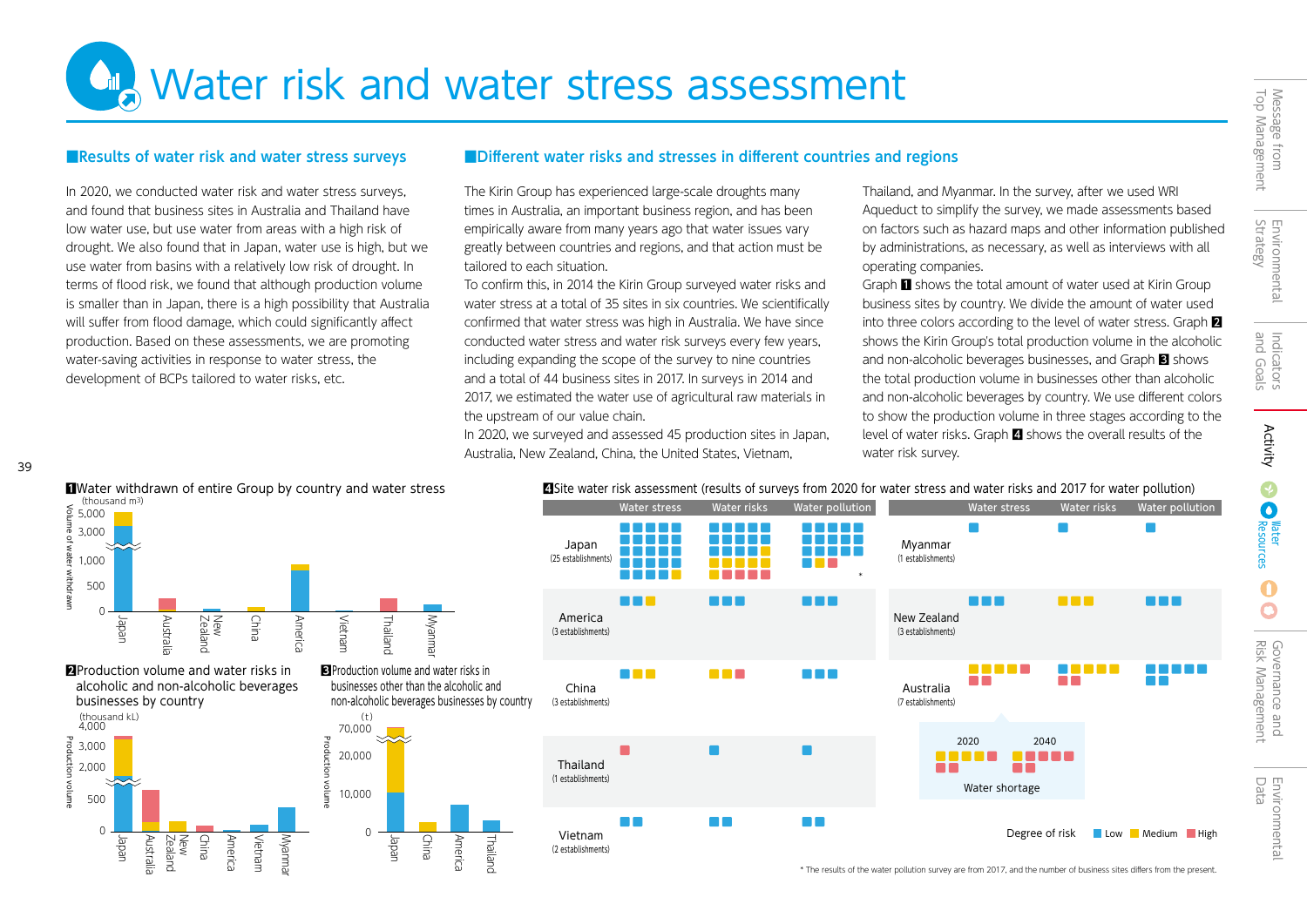# Environmental<br>Strategy Environmental

## ■Solving water resource issues in the upstream of the value chain

As a first step in solving water issues in areas where we source our agricultural products in the upstream of our value chain, the Kirin Group began water source conservation activities at Sri Lankan tea farms in 2018, and by the end of 2020, we had conserved water sources in 13 locations, far exceeding our target of 5. We have provided group training to 1,750 people living near water sources in order to support understanding of the necessity of conserving water sources. In addition, we have distributed pamphlets on water conservation and basin protection to 15,000 residents as part of measures to raise awareness.

## ■Conservation activities for water sources on tea farms

In a 2017 assessment of water risks in the value chain and  $\overline{R}$  River  $\overline{R}$  A fenced off micro watershed scenario analysis in 2019, it was evident that climate change will cause water stress and flood risks to increase in areas producing agricultural raw materials in the future. It is not easy to respond to water resource issues in the upstream of the value chain. Therefore, the Kirin Group decided to start addressing this issue with Sri Lanka, where we have been providing assistance for obtaining sustainable tea farm certification, and where we have developed strong partnerships with local tea farms and NGOs. As such, we are working to accumulate knowledge in this area.

At the tea farms in the Sri Lankan highlands, there are many areas with tea trees on steep slopes. In such places, it is said that the level of water recharge is not high because even if it rains, the

40



Tea bushes planted on steep slopes

rainwater flows down the slope. In places with good conditions such as strata, however, there are places where rainwater penetrates into the ground and gushes out as many springs in certain places in tea farms. These places are known as micro watersheds. Micro watersheds on tea farms can be found in the highlands of central Sri Lanka, and, in almost all cases, they are headstreams of rivers flowing through coastal cities. For this reason, while they occupy only a tiny area, they are very





## precious water sources.

As part of its yearly efforts to engage with local farms managers, the Sri Lankan government went as far as mapping micro watersheds in order to support understanding of their importance and make them easier to conserve and manage. We learned that these efforts were held up owing to a lack of funds. Therefore, in order to further enhance the sustainability of tea farms whose acquisition of certification we supported and the surrounding areas, we began activities to conserve water sources at farms in 2018.

These activities involve fencing off micro watersheds so that they are not used for other purposes, and planting unique regional native species around them. This provides a diversity of vegetation at tea farms, which have a single crop, and prevents soil from flowing down the mountain slope into water sources as a result of torrential rain, etc.

## ■Education programs to teach the value of water

Owing to the history of large Sri Lankan tea farms, going back to when the plantations were first established under British colonial rule, many people still live on the vast tea farms who make a

living by doing work that has nothing do with the tea farms themselves. These residents have been generally allowed to use empty plots that are not being used to grow tea for their living. For this reason, there have been cases in which these residents, not recognizing the micro watersheds as water sources, have converted those areas to vegetable patches or grazing pasture, or have cut down the trees around the watersheds for firewood. In order to protect the water sources, instead of merely fencing off the micro watersheds to keep the tea farms' residents away, there is a need to educate them that those areas are water sources that we should protect.

In this initiative, we are conducting an education program to teach residents living near target water sources about such matters as the importance of water and the functions of micro watersheds. At some farms, we are also working to incorporate our educational programs as part of the curriculums of day care centers and elementary schools attended by the children of tea pickers, etc.



## Contribution to water-efficient agriculture

The bag-type culture technology that Kirin has developed for the practical application of mass plant propagation technology is expected to be used in water-efficient agriculture. With the resin film-based bag-type culture vessel system, we allow plants to grow by aerating a solution containing nutrients necessary for plant growth inside a small bag, making it easier to use water more effectively than in soil cultivation. This system may have applications in cultivation in dry areas, for example.

More information on mass plant propagation technology→P.34

Resources **Mater<br>Resources**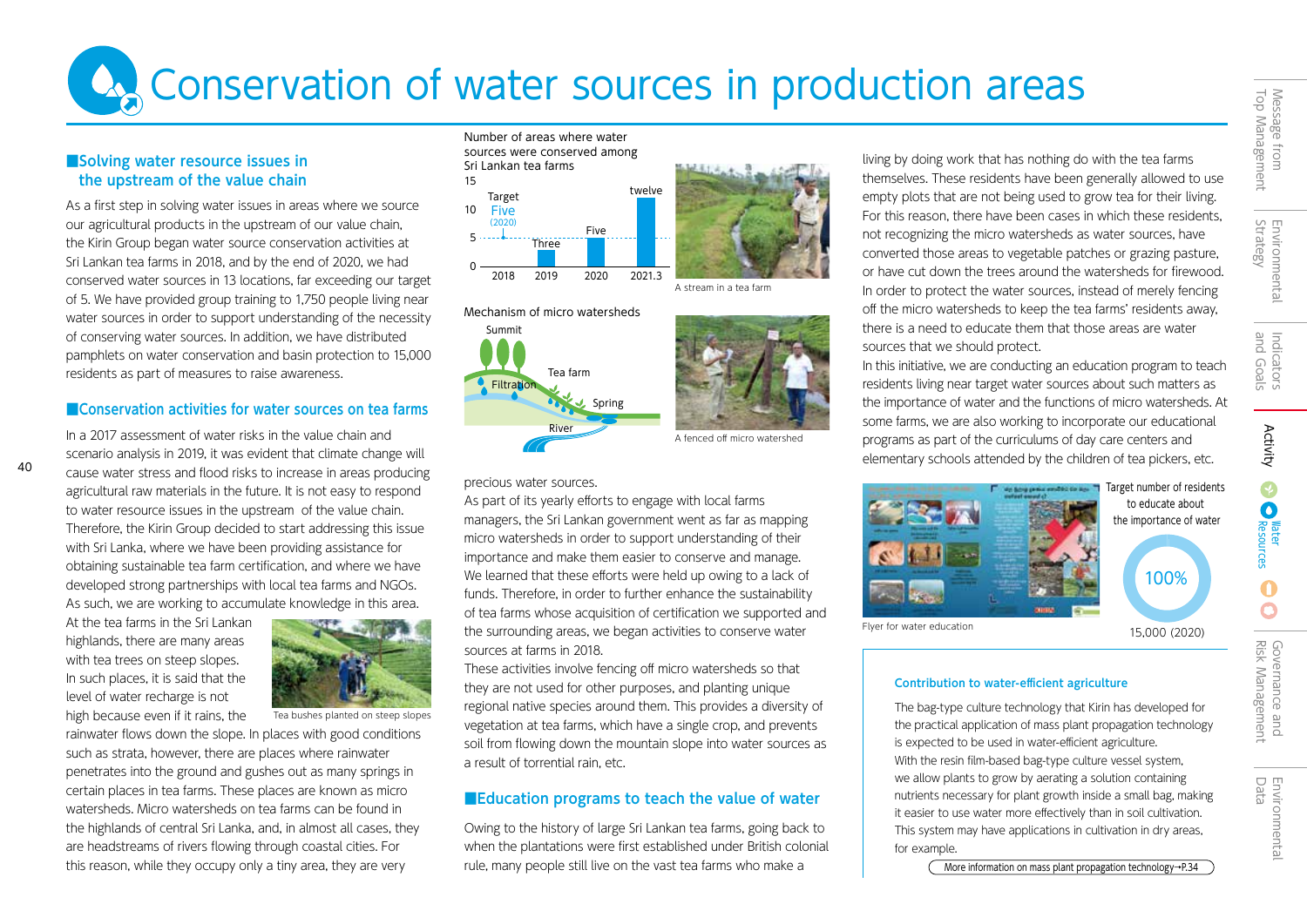# **Q** Conservation of Kirin water sources

## Activities to protect the blessings of water

Our Water Source Forestation Activities, which we started as an activity to protect the water sources of our production plants, began in the forest of the Tanzawa district of Kanagawa Prefecture, which is the water source for Kirin Brewery's Yokohama Plant in 1999. We have since adopted this initiative, which was a pioneering initiative in the industry, in 11 locations across Japan. Under medium and long-term agreements with the local governments and other relevant parties that manage the water source forests, the program includes tree planting, undergrowth cutting, pruning, and thinning. Today, many of the forests are bright, luxuriant forests. In some locations, some of our customers have volunteered to take part in the activities. In 2019, 1,192 people participated in a total of 15 activities, but starting in 2020, we ceased our activities in most locations in response to the COVID-19 pandemic.

In the "Aso Area Grassland Regeneration Project Aimed at 'World Cultural Heritage' Status," we are providing "support for the resumption of open burning" to preserve the grassland landscape of

Aso. These activities are part of the support that we provide based on the comprehensive tri-party support agreement related to the Kirin KIZUNA Relief-Support Project concluded between Kumamoto Prefecture, the Nippon Foundation, and the Kirin Group in 2018, with the aim of achieving a creative recovery from the 2016 Kumamoto Earthquake. Preserving the vast grasslands of Aso, which recharge large amounts of groundwater, will help protect the water that we use as a raw material at our Yatsushiro Plant. In 2019, 12 people from Mercian's Yatsushiro Plant participated in this activity.

41



| Number of implementations | Number of participants, | Locations |
|---------------------------|-------------------------|-----------|
|                           | 1.192                   |           |

\* In response to the COVID-19 pandemic, we suspended activities in all locations in 2020, and therefore the results for 2019 are shown here.



Kirin Kiso-river water source forest



Support for the resumption of open burning

## Voice of Stakeholder

Forest creation consists of planting, protection and nurturing, and taking advantage of resources. Teaching people who live in cities about forests through cutting work, and giving them hands-on experiences of making things from the thinned wood - all of these things lead to forest creation. We work with the Kirin Group on the Water and Forests Classroom, a readerparticipation activity sponsored by Randonnée magazine, and other activities. With the aim of forest creation that anyone can participate in, we will continue to cooperate with the Kirin Group in the pursuit of our activities.

Tsuchi ni Kaeru Ki Forestation Society (NPO)

### Kirin's forest across the country Kirin Chitose water source forest Hokkaido Chitose plant Lake Biwa water source forest Shiga plant Water source recharge of Sengari Reservoir Kobe plant Kirin Okayama water source forest Okayama plant Kyowa Kirin Yamaguchi water source forest Ube plant Kirin Fukuoka water source forest Fukuoka plant Kirin north Zao water source forest Sendai plant Kirin Kanagawa water source forest Yokohama plant / Shonan plant Kirin Mt. Fuji water source forest Kirin Distillery Kirin Kiso-river water source forest Nagoya plant Kyowa Kirin Takasaki water source forest Takasaki plant

Message from<br>Top Management Top Management Message from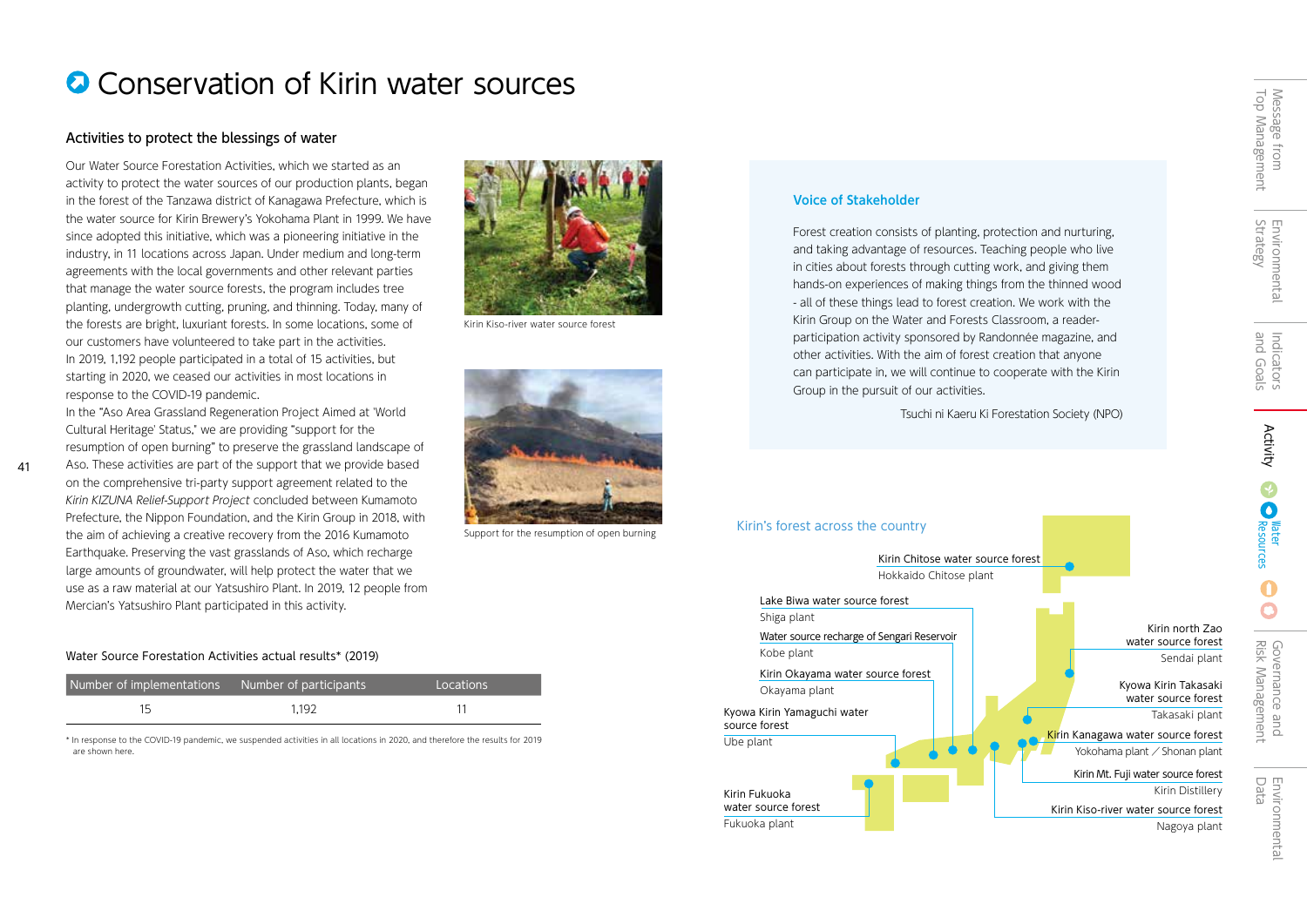# **O** Production

## Measures to conserve water in response to water stress Cascading industrial water Advanced water Advanced water treatment equipment

Reducing the amount of water we use in our plants is a major issue. The Kirin Group has pursued water conservation through recycling and other means, in addition to initiatives based on using water only when and as much as needed.

Focusing on water stress in the basin regions around our plants, we are installing and operating water-saving equipment according to the level of water stress.



CIP equipment

 $42$ 

In plants, much of our water usage is for washing and sterilizing processes for equipment and pipes. In addition to establishing frameworks and mechanisms to confirm and assure the washing, from a quality perspective, we also strictly control water flow rate and velocity to ensure that we do not waste water. We also actively pursue the re-use of water, depending on the purpose. For example, the rinsing water that we use in the final step of the pipe and equipment washing process is still relatively clear, so we can use it again for the initial process of pipe washing. In this way, we have implemented a cascading system of water use in which we repeatedly use water that we have previously used in washing, according to the quality of the water. In actuality, considerable knowledge on how to use equipments is necessary to guarantee that we are properly washing the equipment and pipes, such as achieving the right balance of the amount of water we can recover and the amount of water we can use, as well as the timing of recovery and use.

The Kirin Group is achieving a high level of water conservation by sharing and accumulating various different types of expertise.

Lion is committed to exploring innovative ways to improve water management within the communities it operates.

In 2009, Lion commissioned a water recycling plant for its Castlemaine Perkins Brewery – setting out to halve the water used in brewing their classic brand, XXXX Gold.

The two main uses for water in brewing are water used in making the beer itself – plus water used in the brewing process, which is used in non-product related processes, such as cleaning, cooling, and pasteurizing. In 2009, Lion partnered with the Queensland Government to install a reverse osmosis plant, to recover waste water and minimize our reliance on mains-fed town water. In 2019, the plant generated more than 240 million liters, the equivalent of 96 Olympic-sized swimming pools. On average the brewery recycled approximately 4.7 million liters of water per week in 2019. Vitally, the plant enables Lion to produce XXXX Gold at a ratio of 2.5 liters of water for every liter of beer produced – which is approaching world class levels of water efficiency.

Lion is sharing this technology within the Kirin Group, and we are now using it at Kirin Brewery's Kobe Plant.

Top Management Message from

Top Management Message from

 $\Omega$ 



External washer



### Cascading rinse water for washing tanks Flow of sophisticated water processing facility at the Kobe Plant

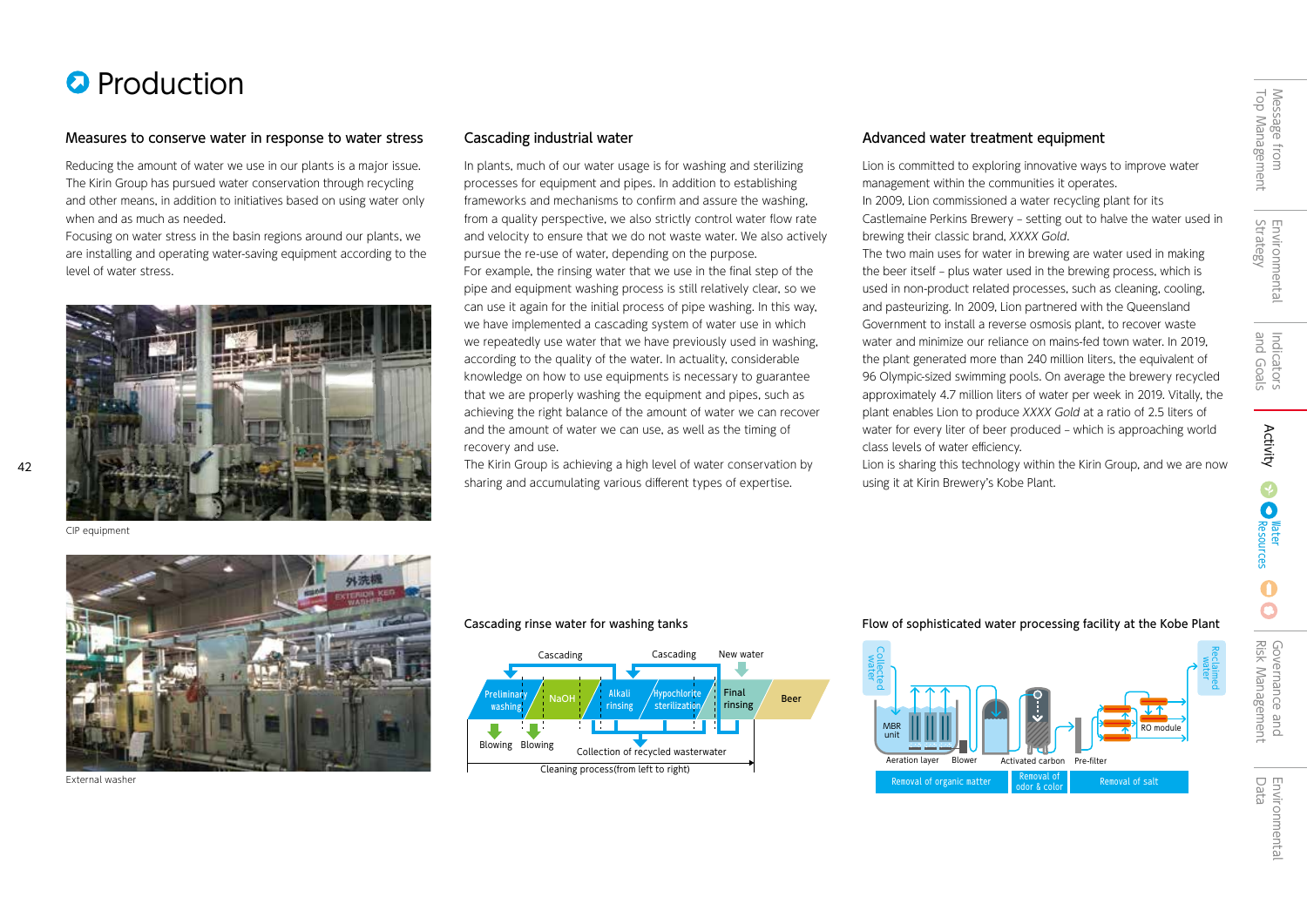

## Wastewater treatment

It is our obligation as a company that uses water as a raw material to ensure that we return our wastewater to nature in pristine condition. In the Kirin Group, we purify the water that we have finished using to voluntary standards that are stricter than those required by law, before we release it into rivers and sewers.

> More information on wastewater volume→P.98 More information on wastewater quality→P.105

## Wastewater biogas

43

In our breweries, we have introduced anaerobic treatment facilities to purify the wastewater generated by the production process. Unlike conventional aerobic treatment, anaerobic treatment does not require electricity for aeration. Also, the anaerobic microorganisms generate biogas as a by-product of the treatment process. This biogas, the main component of which is methane, can be utilized in biogas boilers and cogeneration systems. Derived from plant-based raw materials such as malt, biogas is a renewable energy and a CO<sub>2</sub>-free fuel.

## Environmental protection activities in basin regions around production plants

At the various prodution plants of the Kirin Group, we are conducting a range of environmental protection activities, particularly riverside clean-up activities in cooperation with local governments and NGOs. The Kirin Brewery's Yokohama Plant, in cooperation with an NPO, Tsurumi River Basin Networking, continues to conduct beautification campaigns at nearby Tsurumi River, Living Species Observation Events, and other events.

Kirin Brewery, Kirin Beverage, Mercian, Kyowa Kirin, and Koiwai Dairy Products are also engaged in local environmental beautification and environmental protection activities, focusing on the rivers they draw water from and other nearby rivers.

In response to the COVID-19 pandemic, a considerable number of our plants canceled river and beach clean-up activities in 2020. In July, however, our Toride Plant took part in coastal cleaning activities along the Kinu and Kokai Rivers, and our Shiga Plant did the same along the Seri River in Taga.

At the Four Roses Distillery in the United States, we participate in neighborhood Salt River cleanup activities.

## Coastal clean-up activities

A group of 36 people, consisting of employees of Mercian's Fujisawa Plant and their families, participated in the 43rd Zero Trash Clean Campaign - Beach Clean Up Kanagawa 2019, a clean-up activity on the Katase Coast in Fujisawa hosted by the Fujisawa City and the Kanagawa Coastal Environmental Foundation on May 26, 2019. The Plant supports the goals of this initiative, namely to "conduct a clean campaign to protect the beautiful natural surrounds of the Katase Coast, so that the beaches can be widely loved as a place of rest and relaxation for all," and participates in the campaign every year. In 2020, however, these activities were cancelled as a result of the COVID-19 pandemic.

We will continue to widen the circle of volunteers and call on everyone to participate in the beautification of the environment on the Katase Coast.

### Anaerobic treatment mechanism